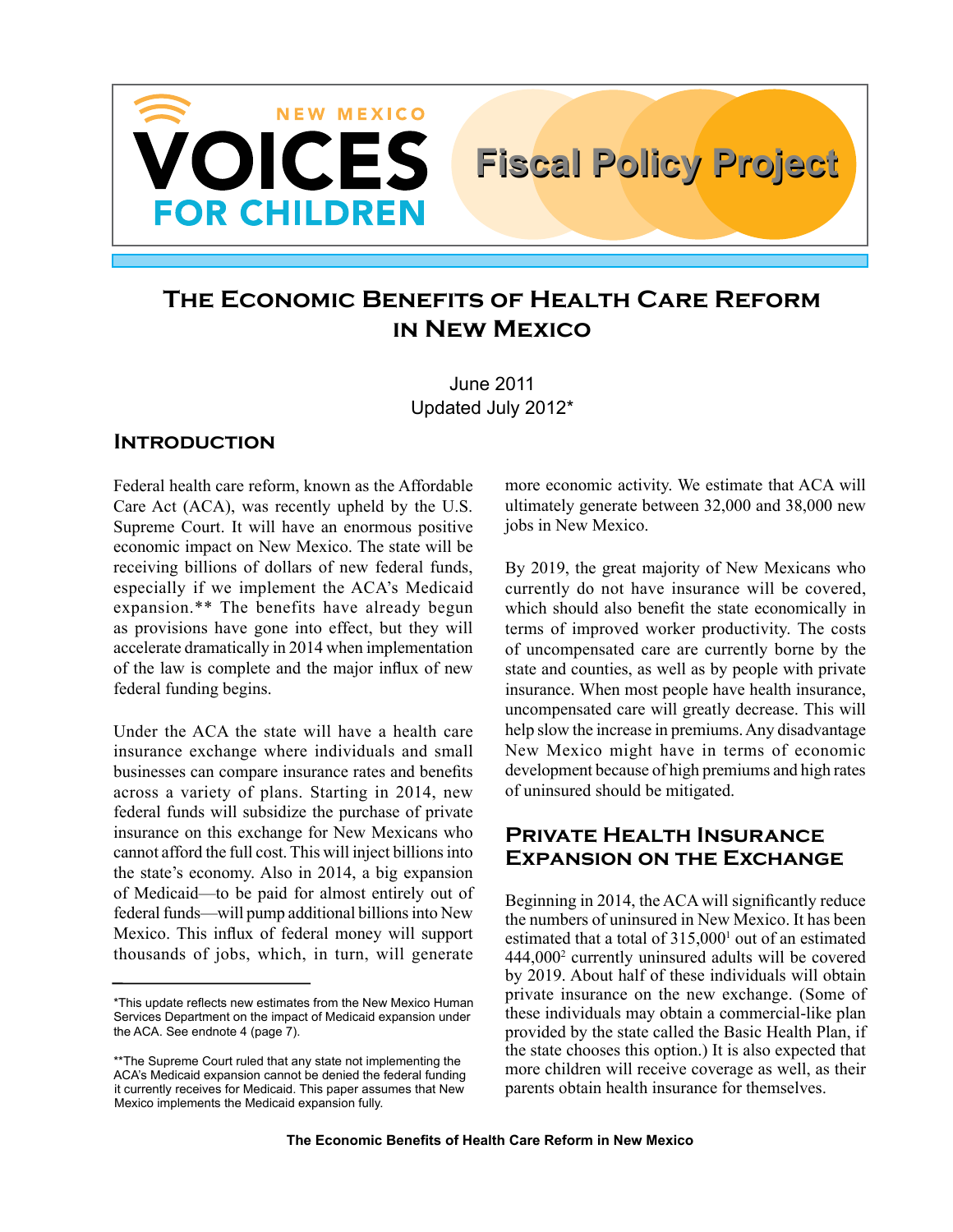Many of these newly insured individuals (or their small-business employers) will receive federal income tax credits to make insurance more affordable. These refundable tax credits will be available based on a sliding scale on the new exchange for individuals and families with incomes between 138 and 400 percent of the Federal Poverty Level (FPL). That this is a "refundable" credit is key to its effectiveness. Most tax credits merely reduce an individual's or family's income tax payment, so such credits do not help people who earn so little that they do not pay federal income taxes. In this case, however, the credit will actually reduce the cost of people's premiums because the funds will go directly to the insurance company.

"Every New Mexico family with insurance currently pays an extra \$2,300 every year to help cover the costs of providing health care to the uninsured."

Small employers in New Mexico are already eligible for tax credits to help them purchase health insurance for their employees, and this benefit will continue. These tax credits for individuals and employers will result in a significant inflow of federal funds into New Mexico—with the individual credits estimated at between \$4.2 and \$4.6 billion between 2014 and 2020 (see Table I, "Low and High Estimates of New Federal Funds into New Mexico, 2014-2020," page 3).

New Mexico currently covers about 40,000 adults in its State Coverage Insurance (SCI) program, which was established about six years ago under a Medicaid waiver.6 Most, but not all, of the SCI enrollees (those with family incomes below 138 percent FPL) will be newly eligible for regular Medicaid beginning in 2014 and the state will get a higher federal matching rate (which is reflected in the federal funding described later in this report). Federal CHIP funding will be increased to 100 percent for New Mexico children for 2016 to 2019.

The ACA will bring a huge influx of new federal Medicaid funding into New Mexico beginning in 2014.

> New enrollment and spending will start that year and ramp up to 2020 as uninsured individuals enroll in Medicaid in response to the new eligibility for adults and the federal mandate to obtain health insurance. HSD projects that the federal government will pay more than 94 percent of the cost of this expansion and new enrollment of current eligibles during the first seven years.7 New

federal Medicaid spending in New Mexico for the seven-year period (2014 through 2020) is projected to be between \$4.5 billion and \$6.2 billion (see Table I, page 3). No new state General Fund spending will be required for the newly eligible adults until 2017. Total new state spending is projected by HSD to total between \$320 and \$496 million (not counting savings of \$140 million from ending SCI). (See Table V, page 6, for year-by-year projections.)

# **New Medicaid Funding**

In 2014, adults living below 138 percent3 of the FPL will be eligible for Medicaid, which currently covers very few low-income adults who are not disabled or elderly. Recent estimates by the New Mexico Human Services Department<sup>4</sup> (HSD) project that by 2020 New Mexico will have added between 107,000 and 149,000 new individuals to Medicaid. Most of these individuals will not have been insured.<sup>5</sup>

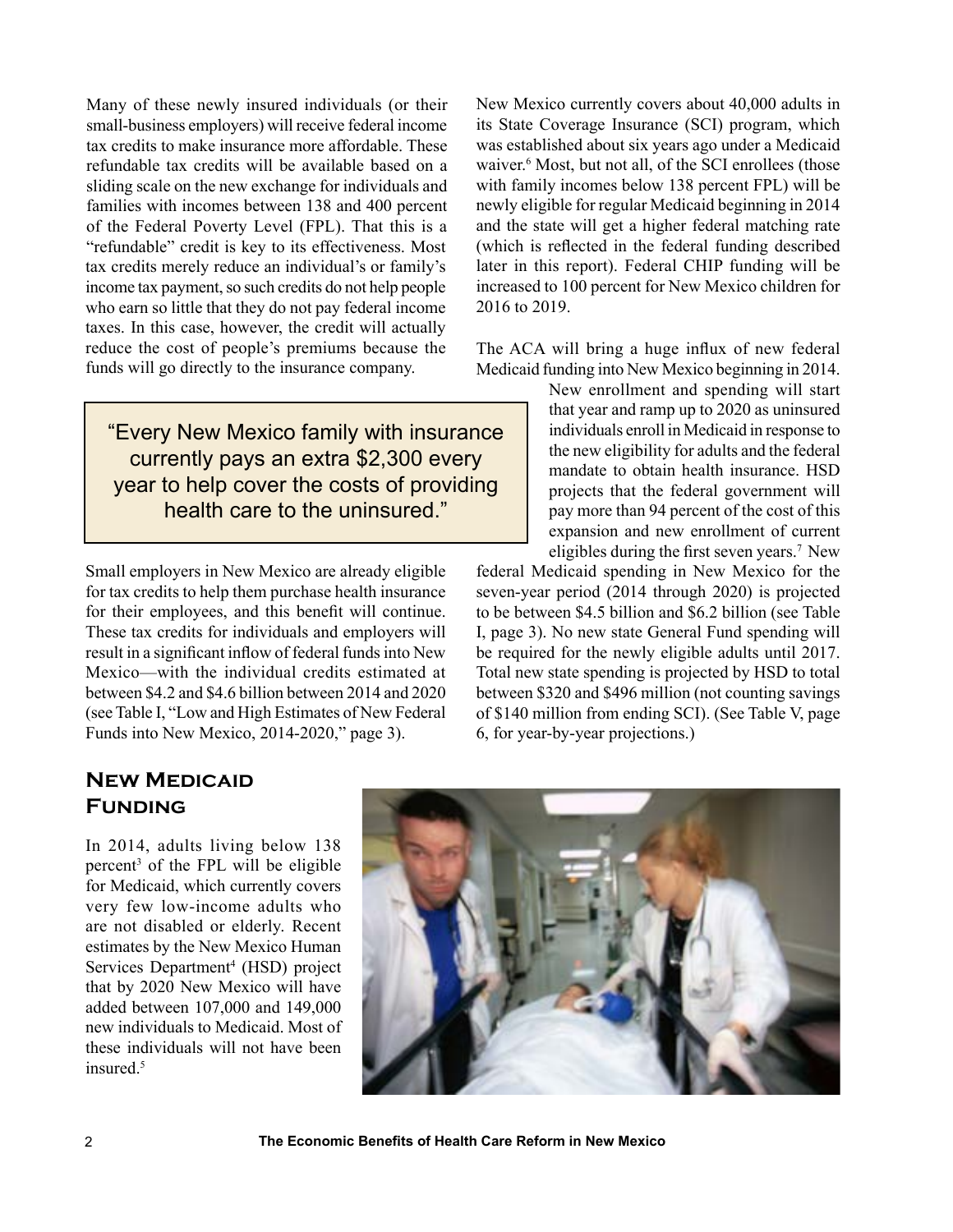Table I shows both low and high, year-by-year estimates of the federal funds that will flow into New Mexico as a result of the tax credits and increased Medicaid funds during the first seven years of the implementation of ACA. Note that these funds are in addition to the several billion dollars each year that New Mexico will continue to receive as the federal share of its existing Medicaid program, which covers children, very low-income parents, and adults who are elderly or disabled.

Based on current spending patterns, about 97 percent of these Medicaid funds will be spent on providing health care—mostly in the private sector. Only 3 percent is likely to go toward administrative costs.

HSD estimates the annual new cost of the Medicaid expansion and enrollment growth in fiscal year 2020 will be between \$917 million and \$1.24 billion. Of this total, the state General Fund is projected to pay only a fraction—between \$126 and \$175 million.<sup>8</sup> These costs are based on the expectation that there will be 107,000 to 149,000 new enrollees in Medicaid<sup>9</sup>

(98,000 to 131,000 will be newly eligible adults and 10,000 to 19,000 will be currently eligible but not enrolled individuals—mostly children).

# **Economic Impacts of ACA**

Today, almost everyone will seek health care if they are experiencing a medical emergency, regardless of their insurance status. The same is not true for preventive health care. People are far more likely to seek routine or preventive care for themselves or their children when they have health insurance. Expanding insurance to everyone will increase demand for health care. Medicaid and private insurance payments to doctors and other providers translate into more jobs for other health care workers. This is the "direct" economic effect of the new federal funds.

Medicaid and private insurance spending also has "indirect" and "induced" economic effects. These are the outward reverberations of the initial economic stimulus created when federal Medicaid or insurance

# **Table I\* Low and High Estimates of New Federal Funds into New Mexico, 2014-2020** (in millions)

|                                             |             | 2014  | 2015    | 2016    | 2017    | 2018    | 2019    | 2020    | <b>Total</b> |
|---------------------------------------------|-------------|-------|---------|---------|---------|---------|---------|---------|--------------|
| <b>New Federal</b><br><b>Medicaid Funds</b> | Low         | \$239 | \$564   | \$648   | \$690   | \$729   | \$815   | \$810   | \$4,494      |
|                                             | <b>High</b> | \$318 | \$785   | \$936   | \$988   | \$1,011 | \$1,085 | \$1,084 | \$6,207      |
|                                             |             |       |         |         |         |         |         |         |              |
| <b>Federal Tax</b><br><b>Credits</b>        | Low         | \$184 | \$388   | \$601   | \$721   | \$792   | \$810   | \$810   | \$4,298      |
|                                             | <b>High</b> | \$200 | \$420   | \$650   | \$780   | \$840   | \$870   | \$900   | \$4,660      |
|                                             |             |       |         |         |         |         |         |         |              |
| <b>Total New</b><br><b>Federal Funds</b>    | LOW         | \$423 | \$952   | \$1,249 | \$1,411 | \$1,521 | \$1,625 | \$1,620 | \$8,792      |
|                                             | High        | \$518 | \$1,205 | \$1,586 | \$1,768 | \$1,851 | \$1,955 | \$1,984 | \$10,867     |

\*All tables in this report contain both low and high estimates largely because that is how HSD configures its Medicaid estimates. In the case of the federal tax credit, two sets of national estimates were used, one of which was higher.

*New Federal Medicaid Funds Source: "Medicaid Under Healthcare Reform (HCR) by State Fiscal Year," New Mexico Human Services Department, May 2012; Federal Tax Credits Low Estimate Sources: "Consider Savings as Well as Costs," Urban Institute, July 2011, Table 6 (annual take-up rate based on HCAN report cited below; 2020 estimate extrapolated by NM Voices for Children); Federal Tax Credits High Estimate Sources: Health Care for America Now (HCAN) report based on estimates generated by Jon Gruber, Dept. of Economics, MIT, "Health Care for America Now: Federal Health Reform Provides Critical Help to States," March 23, 2010; 2020 estimate extrapolated by NM Voices for Children.*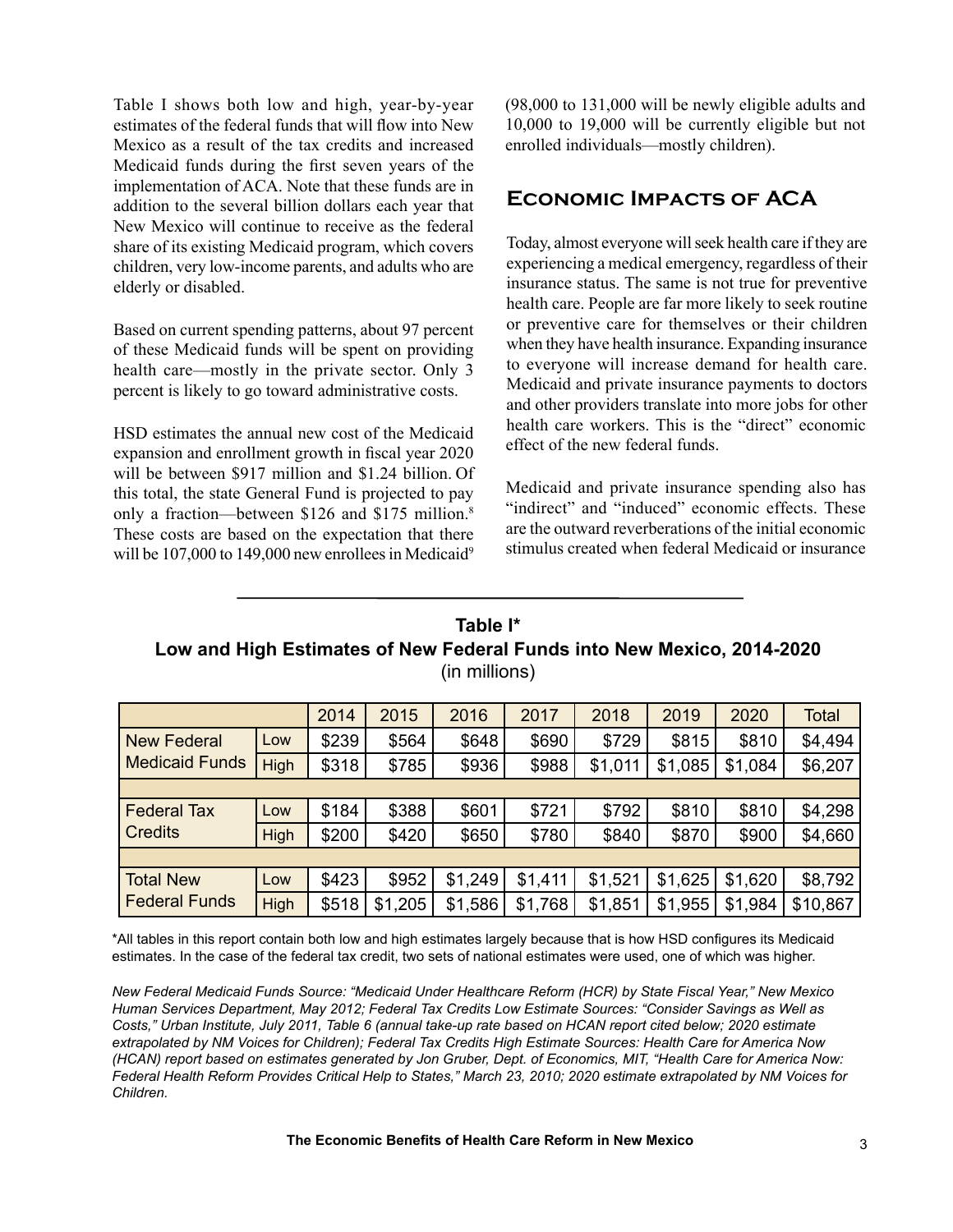subsidy dollars pay for services that otherwise would not be provided or would be provided without payment. "Indirect effects" include increases in employment in those industries that supply goods and services to health care providers, such as janitorial services and medical equipment manufacturers.

The "induced effects" are increases in employment attributable to the increased spending by people who occupy the new jobs created by the direct and indirect effects of Medicaid and private health insurance. In other words, these are the

jobs created when the new employees of the hospitals and janitorial services spend their money at local businesses.

Table II, "Low and High Estimates of Economic Activity in New Mexico Generated by New Federal Funds, 2014-2020" (below), summarizes the year-byyear direct, indirect, and induced economic activity generated in New Mexico by the new federal funds in millions of dollars.

Table III, "Low and High Estimates of Jobs Generated by New Federal Funds, 2014-2020" (page 5), estimates the number of jobs attributable to the increased spending summarized in Table II. Again, this is in addition to the jobs in New Mexico already attributable to the existing Medicaid program, which New Mexico Voices for Children estimated in 2010 to exceed 58,000.10

"New Mexico's economy, as well as the health of its citizens, will be well-served by an aggressive implementation of ACA."

#### **Other Cost Savings**

In addition to the direct, indirect and induced economic benefits from new federal health care spending in New Mexico, the ACA will also help to contain health care and private insurance costs already borne by New Mexicans in several ways. New Mexico's Medicaid providers—particularly the majority of the Medicaid managed-care companies—supply much of the state's private health insurance and a significant amount of its health services. Medicaid helps cover overhead expenses, provides cost-effective preventive care, and reduces the extent to which health care companies must subsidize care for the indigent.

| Table II                                                               |
|------------------------------------------------------------------------|
| Low and High Estimates of Economic Activity in New Mexico Generated by |
| New Federal Funds, 2014-2020 (in millions)                             |

|               |             | 2014  | 2015    | 2016    | 2017    | 2018    | 2019    | 2020    | Cumulative<br><b>Total</b> |
|---------------|-------------|-------|---------|---------|---------|---------|---------|---------|----------------------------|
|               | Low         | \$423 | \$952   | \$1,249 | \$1,411 | \$1,521 | \$1,625 | \$1,620 | \$8,792                    |
| <b>Direct</b> | High        | \$518 | \$1,205 | \$1,586 | \$1,768 | \$1,851 | \$1,955 | \$1,984 | \$10,867                   |
|               |             |       |         |         |         |         |         |         |                            |
|               | Low         | \$80  | \$181   | \$237   | \$268   | \$289   | \$309   | \$308   | \$1,670                    |
| Indirect      | High        | \$106 | \$247   | \$325   | \$362   | \$379   | \$401   | \$407   | \$2,228                    |
|               |             |       |         |         |         |         |         |         |                            |
|               | Low         | \$157 | \$352   | \$462   | \$522   | \$563   | \$601   | \$599   | \$3,253                    |
| Induced       | <b>High</b> | \$207 | \$482   | \$634   | \$707   | \$740   | \$782   | \$794   | \$4,347                    |
|               |             |       |         |         |         |         |         |         |                            |
|               | Low         | \$660 | \$1,485 | \$1,948 | \$2,201 | \$2,373 | \$2,535 | \$2,527 | \$13,716                   |
| <b>Total</b>  | High        | \$831 | \$1,934 | \$2,546 | \$2,838 | \$2,971 | \$3,138 | \$3,184 | \$17,442                   |

*Source: Calculation by NM Voices for Children from data in Table I using IMPLAN software.*<sup>11</sup>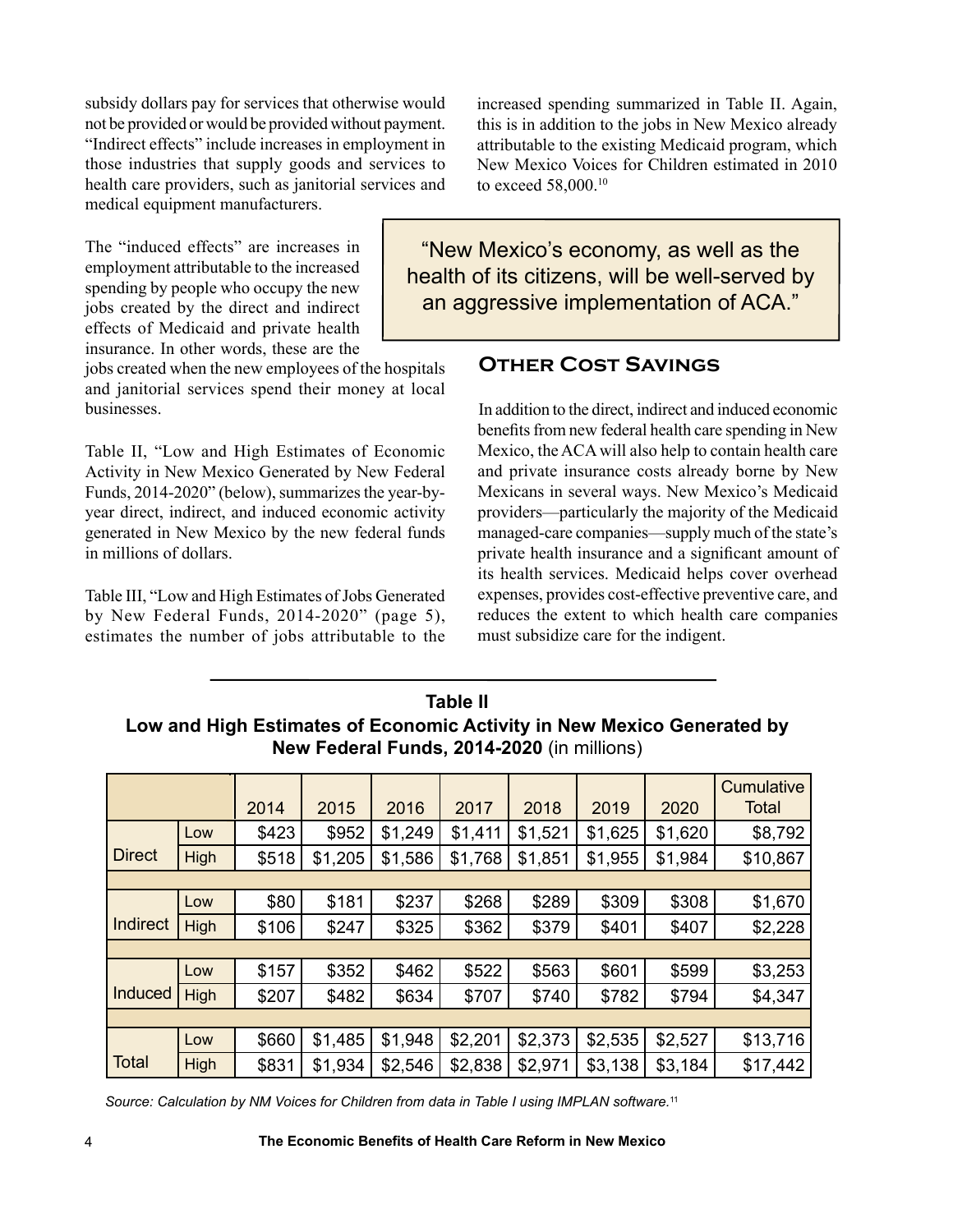Federal law requires that hospitals provide emergency treatment regardless of a patient's ability to pay. University Hospital alone currently provides more than \$180 million in uncompensated care annually.<sup>12</sup> Uncompensated care provided in New Mexico is currently estimated at \$335 million.<sup>13</sup> Much of this is paid for by New Mexico taxpayers. A recent Hilltop Institute report $14$  estimates that New Mexico will save from \$2 to \$3.3 billion between 2014 and 2020 in reductions in uncompensated

care furnished by New Mexico hospitals.

health insurance in the state by covering most of what are currently uncompensated costs.

Medicaid also allows people to get preventive and maintenance care, which greatly reduces medical costs down the line. Many people who do not get preventive or maintenance care end up in the emergency room when their illness has reached a crisis stage. Treatment in the ER at the crisis stage of an illness is more expensive

Moreover, much of the cost of providing charity care is recouped in the prices charged to private insurers and patients who pay outof-pocket, while HMOs recoup some of the costs in the rates they charge for private insurance. New Mexico is estimated to have the highest rate of "cost-shifting" in the nation: \$2,300 per insured family goes to help cover the costs of providing health care to the uninsured.15 Federal health care reform should significantly reduce the growth in premiums for private



|                 |             | 2014  | 2015   | 2016   | 2017   | 2018   | 2019   | 2020   |  |
|-----------------|-------------|-------|--------|--------|--------|--------|--------|--------|--|
|                 | Low         | 5,371 | 12,060 | 15,748 | 18,273 | 20,333 | 22,359 | 22,769 |  |
| <b>Direct</b>   | High        | 7,225 | 16,042 | 20,240 | 23,167 | 25,366 | 27,509 | 28,283 |  |
|                 |             |       |        |        |        |        |        |        |  |
|                 | Low         | 729   | 1,637  | 2,137  | 2,480  | 2,759  | 3,035  | 3,090  |  |
| <b>Indirect</b> | High        | 955   | 2,120  | 2,675  | 3,062  | 3,352  | 3,635  | 3,738  |  |
|                 |             |       |        |        |        |        |        |        |  |
|                 | Low         | 1,459 | 3,275  | 4,277  | 4,962  | 5,522  | 6,072  | 6,183  |  |
| Induced         | <b>High</b> | 1,912 | 4,245  | 5,356  | 6,131  | 6,713  | 7,280  | 7,485  |  |
|                 |             |       |        |        |        |        |        |        |  |
|                 | Low         | 7,559 | 16,972 | 22,162 | 25,715 | 28,614 | 31,466 | 32,042 |  |
| <b>Total</b>    | High        | 9,910 | 22,003 | 27,761 | 31,776 | 34,792 | 37,731 | 38,792 |  |

**Table III Low and High Estimates of Jobs Generated by New Federal Funds, 2014-2020**

*Source: Calculation by NM Voices for Children from data in Table I using IMPLAN software.*11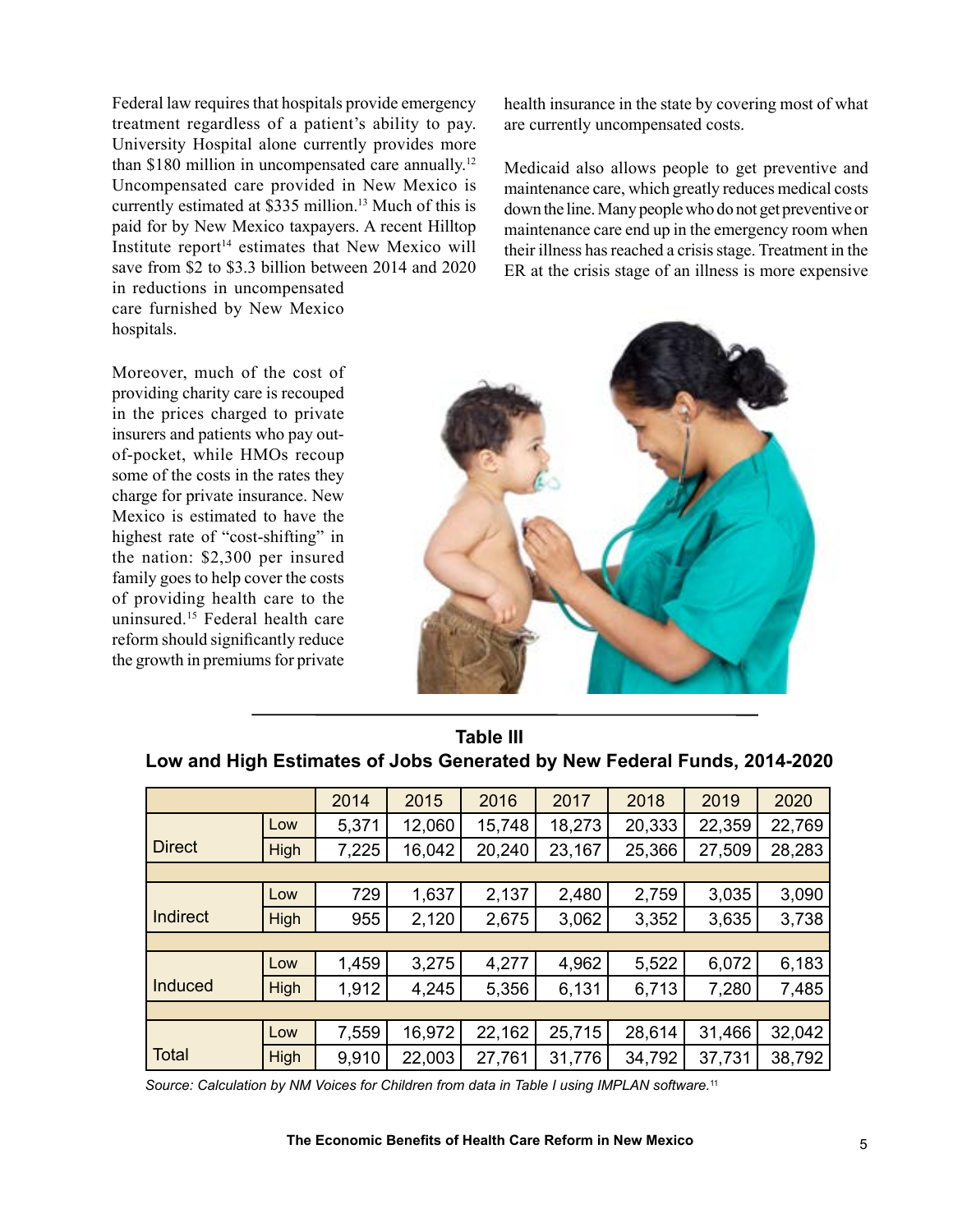than preventive and maintenance care. Therefore, to the extent that Medicaid provides insurance to people who would otherwise be unable to pay their medical bills or seek preventive care, it helps to contain the cost of health care for all New Mexicans.

> "Estimates show that new tax revenues resulting from the new federal funding flowing into New Mexico will more than cover new state funding required for Medicaid expansion under ACA ."

Many more millions of dollars are coming to the state that are not included in the economic impact tables in this report. For example, federal grants have already been received by the state for planning the insurance exchange and the new information technology systems required. Many of the state's 75 community health centers will be getting special grants under the ACA, in addition to expanded Medicaid funding for their patients. There is also additional funding for the training of doctors, nurses, and other health care providers at our colleges and universities.

These impacts will be in addition to the significant impact Medicaid already makes in the New Mexico economy, discussed previously in this report. These new funds, together with the existing Medicaid program, will support health care infrastructure all over the state, particularly in rural areas where Medicaid funding is extremely important to the viability of health

care provider networks.

# **Budgetary Impact to THE STATE**

From 2014 to 2017, the costs of expanding Medicaid to cover all newly eligible adults under 138 percent of the FPL will be paid for entirely by the federal government. Starting in 2017,

the states will be required to pay a modest percentage of the cost of covering these newly eligible adults, as shown on Table IV, "State Share of Cost of Newly Medicaid-Eligible Adults" (below). In addition, the state will pay the normal share of currently eligible individuals who enroll in Medicaid as a result of the mandate to obtain health insurance. Table V, "Low and High Estimates of State Cost of Medicaid Expansion Under ACA, 2014-2020" (below), shows HSD's estimates of the state General Fund money that will be required each year to match the new federal Medicaid funding. (These costs do not reflect \$140 million in savings to "other revenues" from ending the SCI program.)

| <b>Table IV</b>                                       |
|-------------------------------------------------------|
| State Share of Cost of Newly Medicaid-Eligible Adults |

|      |      |            |      | 2014 2015 2016 2017 2018 2019 2020 and after |
|------|------|------------|------|----------------------------------------------|
| 0% L | 0% l | 0% 5% 6% 1 | . 7% | $10\%$                                       |

**Table V Low and High Estimates of State Cost of Medicaid Expansion Under ACA, 2014-2020** (in millions)

|      | 2014    | 2015   2016   2017   2018   2019   2020 |      |      |       |       |       | <b>Total</b> |
|------|---------|-----------------------------------------|------|------|-------|-------|-------|--------------|
| Low  | $-$ \$2 | \$2                                     | \$9  | \$33 | $$65$ | \$87  | \$126 | \$320        |
| High | \$4     | \$16                                    | \$24 | \$57 | \$97  | \$123 | \$175 | \$496        |

*Table V Source: "Medicaid under Healthcare Reform (HCR) by State Fiscal Year," New Mexico Human Services Department, May 2012*

The state funding commitment beginning in 2014 is small and grows over the course of the next six years. However, the new federal funds for both Medicaid and private insurance subsidies (Table I), as well as the indirect and induced economic activity (Table II), are subject to various state and local taxes in New Mexico. NM Voices for Children has completed a detailed estimate of the total annual yield of these taxes and these results are available in a companion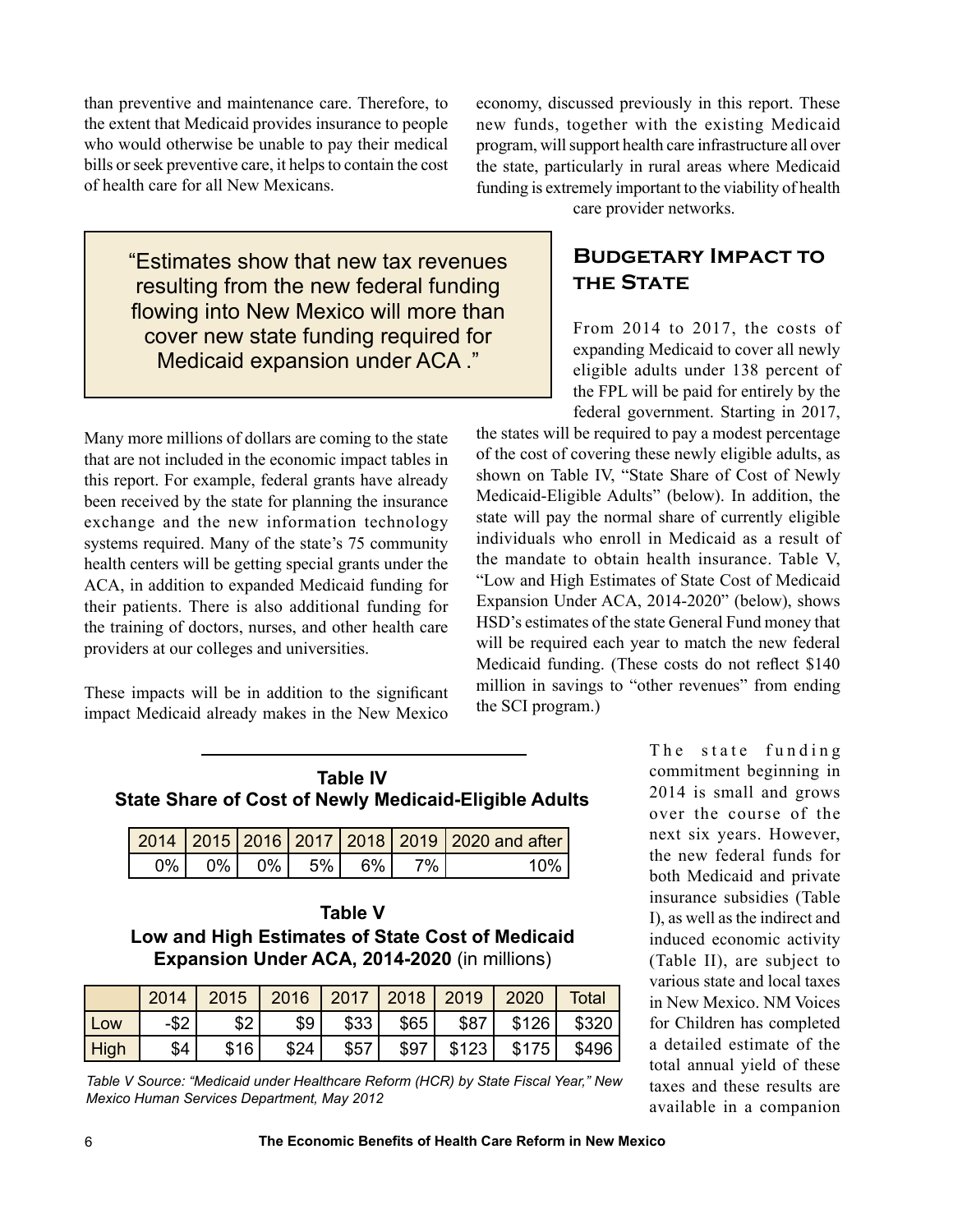paper (that has also been updated to reflect HSD's new estimates).16 The estimates show that new tax revenues resulting from new federal funding flowing into New Mexico will completely cover the new state funding required for Medicaid expansion under ACA, and may even exceed state costs.

#### **Recommendations**

New Mexico's economy, as well as the health of its citizens, will be well-served by an aggressive implementation of ACA by our leaders. New Mexico is poised to reap substantial economic benefits from the federal spending and cost savings that will come with full implementation of the new health care reform law, including expanding Medicaid to adults living below 138 percent of the FPL. Medicaid already supports about 60,000 jobs in New Mexico and the ACA will generate 32,000 to 38,000 more jobs by 2020. The impact will be especially beneficial in New Mexico's rural and low-income areas. The extent of the state's benefits will be directly correlated to how many New Mexicans obtain health insurance either through the exchange or through Medicaid, so we should use all the tools available under the new law for maximizing outreach and enrollment in all parts of the state.

Our companion report shows that ACA costs to the state, as estimated by HSD, will be completely offset by new state and local revenue generated by the federal ACA funding flowing into the state beginning in 2014.

New Mexico has as much—if not more—to gain from federal health care reform as any state, but only if we take full advantage of it. We urge our elected officials to use every available opportunity to quickly and fully implement the law so New Mexico can reap the maximum health and economic benefits that it provides.

#### **Endnotes**

- 1 *Health Coverage in New Mexico: How Will Health Reform Help?*, Families USA, Washington, DC, March 2010.
- 2 "Current State of Health Insurance Coverage in New Mexico," Senator Jeff Bingaman policy summary, 2009: http://bingaman.senate.gov/policy/currentcvg\_nm.pdf.
- 3 133 percent plus a 5 percent income disregard.
- 4 "Medicaid Under Healthcare Reform (HCR) by State Fiscal Year," New Mexico Human Services Department, Santa Fe, NM, May 2012.
- 5. This estimate does not include people currently enrolled in State Coverage Insurance (SCI).
- 6 NM Human Services Department (HSD) Monthly Eligibility Report, Santa Fe, NM, July 2012.
- 7 "Medicaid Under Healthcare Reform (HCR) by State Fiscal Year" (see note 4).

- 9 Ibid.
- 10 *Medicaid: An Integral Part of New Mexico's Economy,*  New Mexico Voices for Children, Albuquerque, NM, September 2010.
- 11 An estimation technique known as input-output (I/O) modeling is the best way to capture the direct, indirect, and induced effects of an economic event, such as federal Medicaid spending. This analysis utilizes IMPLAN (Impact Analysis for Planning) Professional™, an I/O modeling software.
- 12 UNM Health Sciences Center, Uncompensated Care Report, Albuquerque, NM, 2010, http://hsc.unm.edu/ about/Databook/2010/27.pdf.
- 13 "Health Reform in New Mexico," May 2010, www.healthreform.gov (White House website).
- 14 "Fiscal Impact of Health Reform," Hilltop Institute, Baltimore, MD, April 2012, http://www.hsd.state.nm.us/ pdf/hcr/New-Mexico-Health-Care-Reform-Fiscal-Model. pdf.
- 15 "The Cost Shift from the Uninsured," Center for American Progress, Washington, DC, March 2009.
- 16 *The Tax Revenue Benefits of Health Care Reform in New Mexico*, Kelly O'Donnell, Ph.D., NM Voices for Children, Albuquerque, NM, August 2011;http://www. nmvoices.org/wp-content/uploads/2012/08/Tax-revbenefits-of-aca-8-12-update1.pdf.

<sup>8</sup> Ibid.